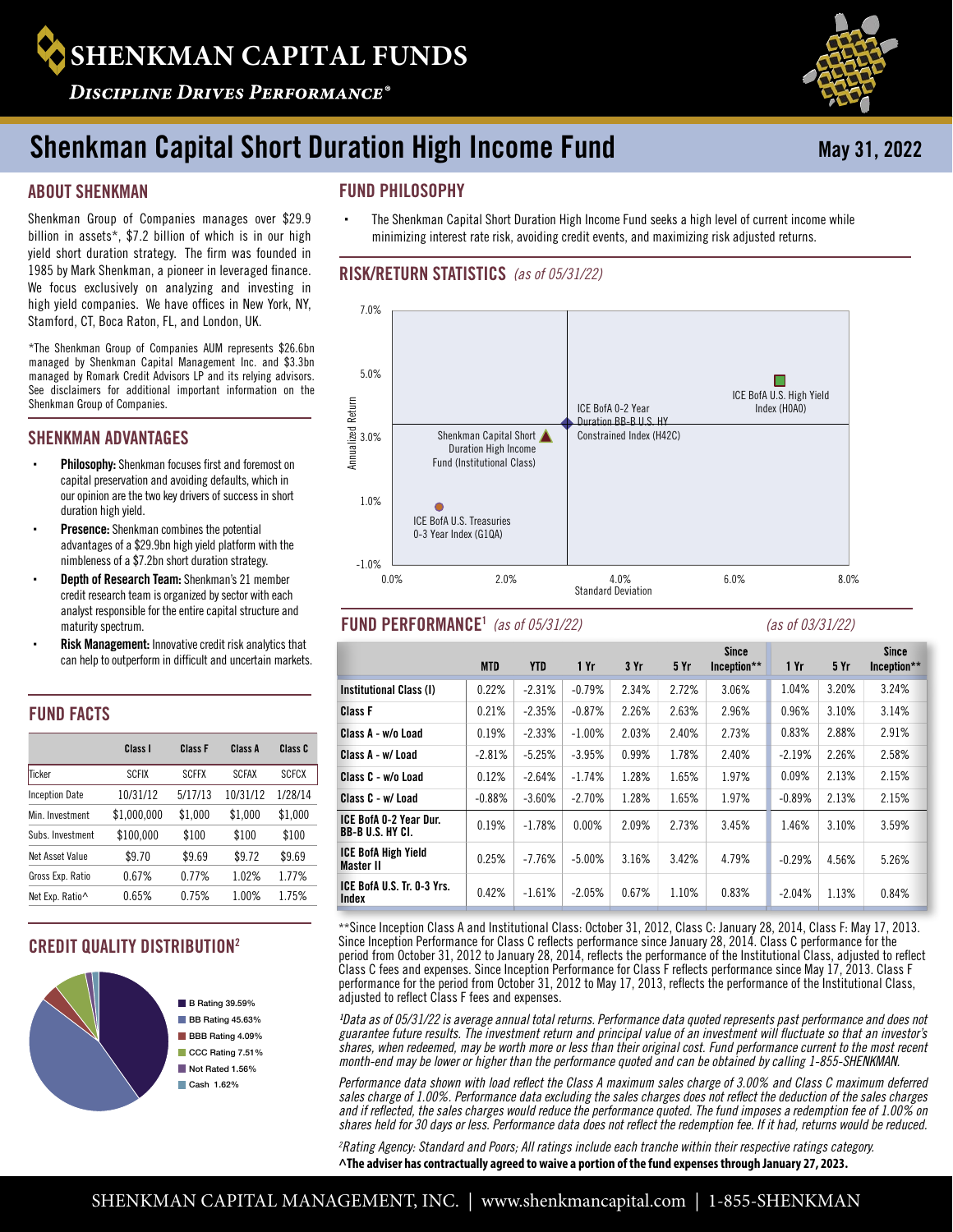

**DISCIPLINE DRIVES PERFORMANCE®** 

# Shenkman Capital Short Duration High Income Fund

# FUND CHARACTERISTICS *(as of 05/31/22)*

| <b>Total Fund Assets</b>      | \$1.5 billion   |
|-------------------------------|-----------------|
| Number of Holdings            | 289             |
| Average Maturity*             | 3.16 Yrs        |
| Duration to Worst*            | 2.00 Yrs        |
| <b>Distribution Frequency</b> | Monthly accrual |
| <b>Redemption Fee</b>         | 30 days / 1.00% |
|                               |                 |

*\* Based on Shenkman's internal valuations, classifications, and records.* 

# YIELDS *(as of 05/31/22)*

| <b>Share</b><br>Class | SEC 30-Day<br><b>Subsidized Yields</b> | SEC 30-Day<br><b>Unsubsidized Yields</b> |
|-----------------------|----------------------------------------|------------------------------------------|
| Class I               | 5.40%                                  | 5.40%                                    |
| Class F               | 532%                                   | 532%                                     |
| Class A               | 4 94%                                  | 4 9 3%                                   |
| Class C               | 4 30%                                  | 4 30%                                    |

# CALENDAR YEAR PERFORMANCE



*Performance data quoted represents past performance and does not guarantee future results.* 

# TOP 10 INDUSTRIES TOP 10 HOLDINGS

|                 | Name                                     | Fund   |  |
|-----------------|------------------------------------------|--------|--|
| 1               | Leisure - Hotels                         | 6.68%  |  |
| $\mathfrak{p}$  | Leisure - Casinos & Gaming               | 6.43%  |  |
| 3               | Automotive                               | 6.25%  |  |
| 4               | Healthcare - Facilities                  | 6.16%  |  |
| 5               | Media - Cable & Satellite                | 5.92%  |  |
| $6\overline{6}$ | Technology - Software & Services         | 5.36%  |  |
| 7               | Media - Broadcasting                     | 4.73%  |  |
| 8               | <b>Commercial Services</b>               | 4.05%  |  |
| 9               | Telecommunication Services - Diversified | 3.76%  |  |
| 10              | Chemicals                                | 3.66%  |  |
|                 | Total                                    | 53.00% |  |

|                 | Name                                                            | Coupon | <b>Maturity</b> | $%$ of Fund |
|-----------------|-----------------------------------------------------------------|--------|-----------------|-------------|
| -1              | Verscend Escrow Corp.                                           | 9.75%  | 8/15/2026       | 1.82%       |
| $\overline{2}$  | Caesars Entertainment, Inc.                                     | 6.25%  | 7/1/2025        | 1.48%       |
| 3               | RegionalCare Hospital Ptnrs Hidngs, Inc. / LifePoint Hith, Inc. | 9.75%  | 12/1/2026       | 1.33%       |
| $\overline{4}$  | AMC Networks, Inc.                                              | 4.75%  | 8/1/2025        | 1.15%       |
| 5               | Bausch Health Cos., Inc.                                        | 9.00%  | 12/15/2025      | 1.10%       |
| $6\overline{6}$ | CCO Holdings, LLC / CCO Holdings Capital Corp.                  | 5.50%  | 5/1/2026        | 1.08%       |
| $\overline{7}$  | Change Healthcare Hidngs, LLC / Change Hithcare Fin., Inc.      | 5.75%  | 3/1/2025        | 1.08%       |
| 8               | <b>KAR Auction Services, Inc.</b>                               | 5.13%  | 6/1/2025        | 1.08%       |
| 9               | Boxer Parent Co., Inc.                                          | 7.13%  | 10/2/2025       | 1.02%       |
| 10              | Aramark Services, Inc.                                          | 6.38%  | 5/1/2025        | 1.02%       |
|                 | Total                                                           |        |                 | 12.16%      |

Mutual fund investing involves risk. Principal loss is possible. There can be no assurance that the Fund will achieve its stated objective. In addition to the normal risks associated with investing, bonds and bank loans, and the funds that invest in them are subject to interest rate risk and can be expected to decline in value as interest rates rise. Investment by the Fund in lower-rated and non-rated securities presents a greater risk of loss to principal and interest than higher-rated securities. Diversification does not assure a profit, nor does it protect against a loss in a declining market. The SEC does not endorse, indemnify, approve nor disapprove of any security.

The Fund invests in foreign securities which involve political, economic and currency risks, greater volatility and differences in accounting methods. Derivatives may involve certain costs and risks such as liquidity, interest rate, market, credit, management, and the risk that a position could not be closed when most advantageous. Leverage may cause the effect of an increase or decrease in the value of the portfolio securities to be magnified and the fund to be more volatile than if leverage was not used.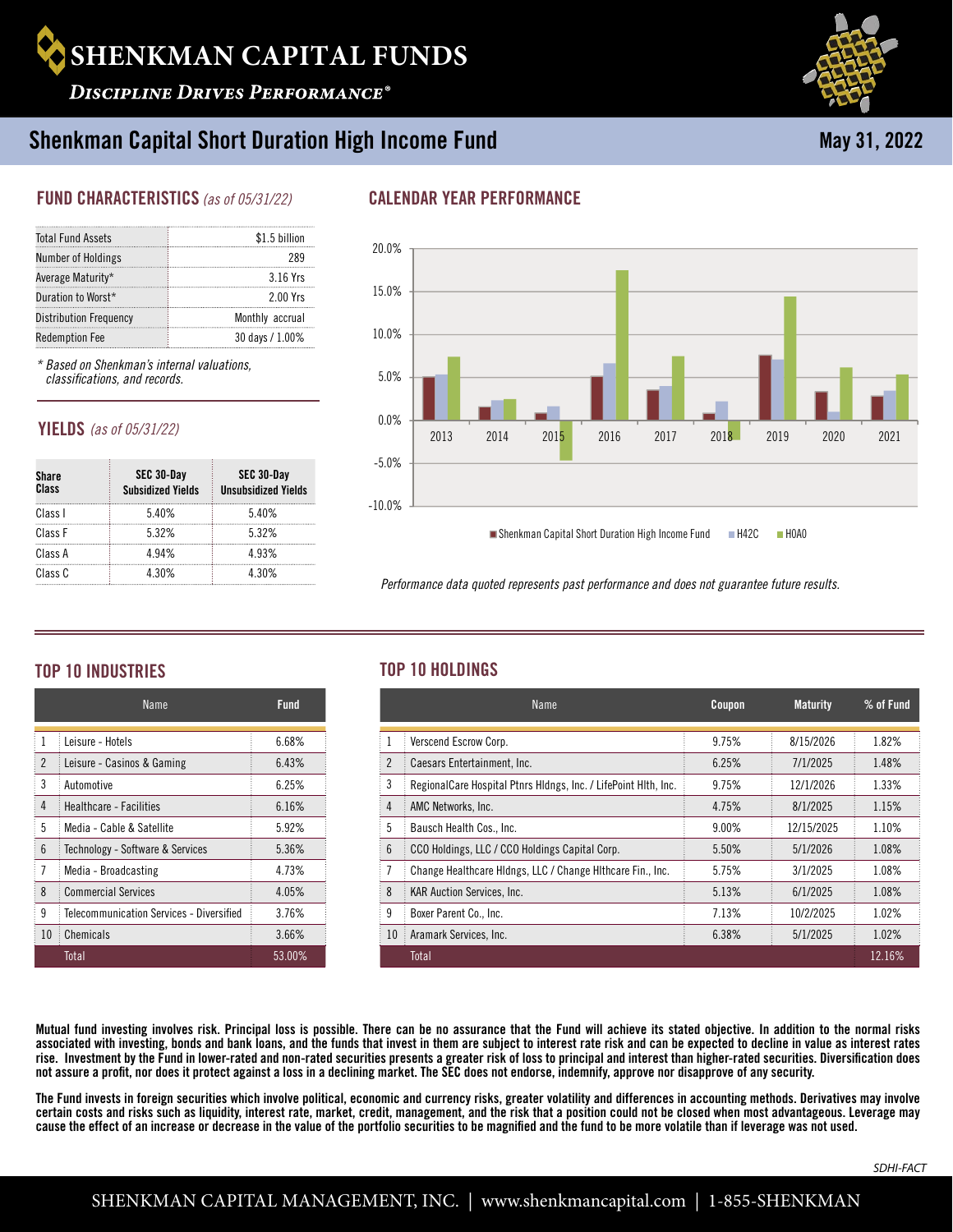

Shenkman Capital Short Duration High Income Fund

## FUND MANAGEMENT TEAM

#### Mark R. Shenkman

Founder, President-Co-Portfolio Manager

### Justin W. Slatky

Executive Vice President; Chief Investment Officer; Co-Portfolio Manager

### Nicholas Sarchese, CFA

Senior Vice President; Co-Portfolio Manager

### Jordan N. Barrow, CFA

Senior Vice President; Co-Portfolio Manager and Research Analyst

#### Neil Wechsler, CFA

Senior Vice President; Co-Portfolio Manager

# HIGH YIELD MARKET COMMENTARY

Following four months of negative returns, the High Yield (HY) Bond market posted a positive month, primarily driven by a rally in late May. For the month, the ICE BofA US High Yield Bond Index (H0A0) posted a return of 0.27%, assisted by a decline in Treasury rates and spread tightening in the H0A0 of 60 basis points (bps) during the last five days of the month. The rally was driven by BBs returning 1.57% while Bs returned -0.56% and CCCs posted a -3.14% drop, creating the appearance of a "risk-off" rally. The higher-quality short duration segment of high yield also posted a positive return for the month, trailing the broader high yield market though experiencing less intramonth drawdown. The ICE BofA 0-2 Year Duration BB-B U.S. HY Constrained Index (H42C) returned 0.19%, while shorter-date U.S Treasuries posted modestly stronger results, measured by the ICE BofA 0-3 Year U.S. Treasury Index's (G1QA) return of 0.42% in May.

Looking at the market by duration, short-duration portions of the market posted negative returns while mid-duration (four to eight year option adjusted duration) buckets outperformed. By industry, Oil & Gas and Utilities outperformed while Healthcare and Consumer Discretionary sectors posted negative returns. Overall, default rates remained low with only one default in the month of May, new issue volume remained relatively light, and rating agency upgrades outpaced downgrades. The light new issue calendar combined with the number of upgrades to Investment Grade (IG) and some calls and tenders have led to the HY Bond market's size to contract year-to-date. Specifically, the percentage of BB rated bonds in the overall HY Bond market has declined from the aforementioned upgrades to IG following this comes after an extended period of BB expansion as a percentage of the overall market.

# FUND COMMENTARY

The Shenkman Short Duration High Income Fund (the "Fund") posted a positive return for the period, behind the broader high yield market though with much less intramonth volatility given its higher quality and shorter duration positioning. Performance by credit rating echoed the broader high yield market trend as double-B's posted the strongest returns, whereas triple-C's were modestly negative. On a sector basis, Industrials and Leisure, Gaming, Travel posted the strongest contributions for the period while Healthcare and Technology were the largest detractors. Duration-toworst decreased slightly to 2.0 years as the Fund's average bond price remained relatively unchanged at \$99.53. The Fund's average final maturity ticked lower to 3.16 years, highlighting a continued conservative maturity profile. As a result of the continued overall market weakness, yields remained high and are up meaningfully from the beginning of the year. Corporate action activity decelerated from the prior month as high yield primary market activity declined sharply in May, amid volatility across markets. During the month, 4 bonds were called or tendered, representing just \$24.8 million in proceeds (approximately 1.7% of the Fund's average market value) which were redeployed in other short duration opportunities at relatively attractive levels given the market weakness. The Fund continues to seek out compelling risk-adjusted return opportunities and strong credit selection as it remains mindful of liquidity risks and the interest rate outlook.

The HY market has experienced meaningful changes year-to-date. Prices in almost all segments have moved downward in unison for a majority of 2022 resulting in average price levels below par. After a relatively long period of limited performance dispersion, May experienced considerable differences in performance by rating quality. As an example, the difference in spread-to-worst between BBs and CCCs moved from approximately 572bps to 704bps over the month, with this dispersion in relative value being mirrored in other pockets of the market as well. We believe the late May rally may not be a complete shift in market sentiment, and could rather represent a sign that some investors are drawn to reinvest in the market at selected trigger points across yield and spread levels that can rapidly bring buyers into the market. However, in our opinion, it does not appear that major shifts are occurring in the market's expectations for high inflation, increasing rates, and slower economic growth; markets also appear to be anticipating continued geopolitical uncertainty. All of which, in our view, appears likely to keep volatility high. We believe the higher-quality short duration segment of the high yield market remains well positioned as a lower volatility solution with the ability to seek to capture risk-adjusted returns in the current environment.



May 31, 2022